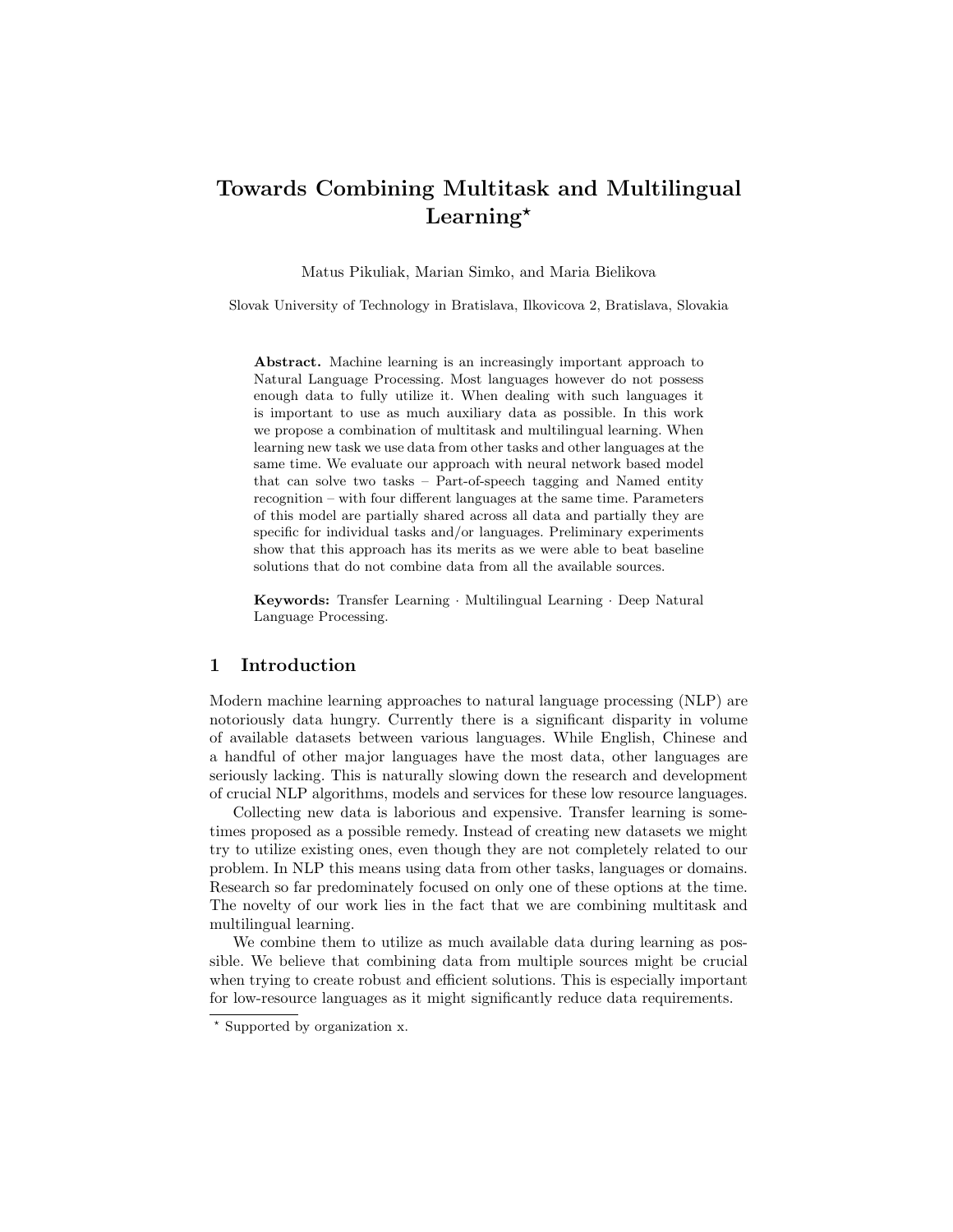We propose a method of training a model with multiple tasks from multiple languages at the same time. This model is theoretically capable of handling variety of tasks, so far we experimented only with two: part-of-speech tagging (POS) and named entity recognition (NER). Both these tasks were solved for four languages (English, German, Spanish, Czech). We evaluated the performance of this model when trained on target data only versus when trained on all available data. In some cases we noted significant score improvements.

# 2 Related Work

Parameter Sharing. Parameter sharing is a popular technique of multitask learning. Multiple models trained on different tasks share the values of subset of parameters. Such sharing can boost the results for any of the relevant tasks by the virtue of having additional data influencing the training process. Various combination of tasks were already considered in the NLP [19, 23, 16, 13]. [20] use parameter sharing with multiple tasks to create robust sentence representations.

Multilingual Learning. Multilingual learning can be perceived as a special type of multitask learning, when the samples come from different languages. The goal is to transfer knowledge from one language to others. Various techniques to multilingual learning exist, using annotation projection [5, 1], language independent representations [24, 2] or parameter sharing [23, 7]. Parameter sharing techniques are the most relevant to us. They share certain layers between more languages and these layers are therefore becoming multilingual. We extend this idea and combine multilingual learning with multitask learning. To the best of our knowledge this was not done before with parameter sharing. We are aware of two works that project annotations for both dependency parsing and POS tagging at the same time [1, 21].

## 3 Proposed Method

We propose a multitask multilingual learning method based on parameter sharing. In our approach, the training is done with multiple datasets at the same time. In this work we work with two tasks – NER and POS – and four natural languages. In effect we have 8 unique training datasets and for each of this datasets we have a separate model that is being trained. All these models have the exact same neural network based architecture. In various experiments selected parameters are shared between certain models to achieve transfer of information between them. Sharing parameters in this case means have identical weight matrices on selected layers of a neural network.

### 3.1 Architecture

Architecture of our model needs to be general enough to allow us to effectively solve multiple tasks at once. In our work we use sentence level tasks, i.e. we

<sup>2</sup> Pikuliak et al.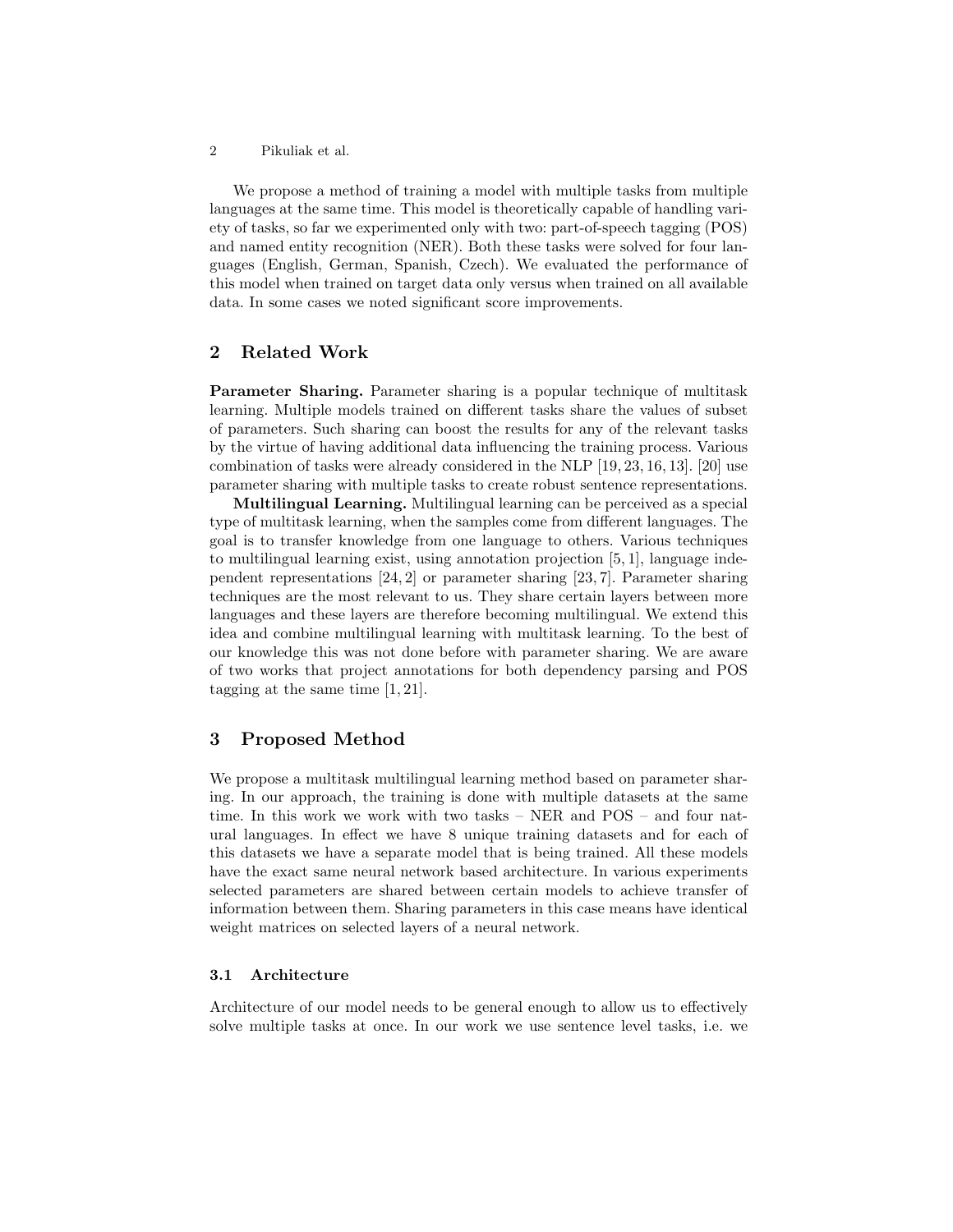expect a sentence as an input to our model. What is the output depends on the task. Our model is not suited to process higher level units, such as paragraphs or documents. We propose a model with three consecutive parts:

Part 1: Word embeddings. Word embeddings are fixed length vector representation of words that became very popular in previous years [8, 14] as they are able to significantly outperform other types of word representations, namely one-hot encodings. They are based on an idea of using language modeling as auxiliary task when learning about words. The first step of our architecture is to project the words into vector space. For each language  $L$  we have a dictionary of words  $D<sub>L</sub>$  and a function  $d<sub>L</sub>$  that takes given word and returns an integer identifier of this word in given dictionary.  $d_c s(\omega)$  is a id of the word on in Czech while  $d_e n(\textit{on})$  is its id in English. Even though their form is the same, their id might be similar. Word with same id from different languages do not have any connection between them.

For each language we also have an embedding matrix  $E_L$  whose *i*-th row is a word representation for a word W for which  $d_L(W) = i$ . The matrix  $E_L$ has dimensions  $a \times b$ , where a is the number of words in dictionary  $D<sub>L</sub>$  and b is the arbitrarily set length of word representation that is set before the word embeddings are created. For words that are not in the dictionary of its language we use zero vector.

If the input of our model is a sentence of  $N$  words from language  $L$ :

$$
I = \langle W_1, W_2, W_3, \dots, W_N \rangle \tag{1}
$$

For clarity we define a function  $d'$  that return a vector for given word as:

$$
d'_{L}(W) = E_{L}(d_{L}(W))
$$
\n(2)

With this we can then define the output of this model layer as a sequence of embeddings:

$$
e = \langle d'_{L}(W_1), d'_{L}(W_2), , d'_{L}(W_3), , ..., d'_{L}(W_K), \rangle
$$
\n(3)

In our case we use so called multilingual word embeddings as pre-trained word representations that are stored in the  $E$  matrices. Multilingual word embeddings are an extension of standard word embeddings technique where words from multiple languages share one semantic vector space [17]. Semantically similar words have similar representations even when they come from different languages. This is the only information that explicitly tells our model what is the relation between various languages and their words. Sometimes researchers let the word embeddings be trainable parameters. In our case we fix them so we do not lose this link between languages.

Part 2: LSTM. Word embeddings are processed in bi-directional LSTM recurrent layer [9]. The weights of this layer are shared across both tasks and languages – the same LSTM layer is used during each pass in the network. This is the part that contains majority of trainable parameters and is therefore also responsible for most of the computation that gets done. This is also where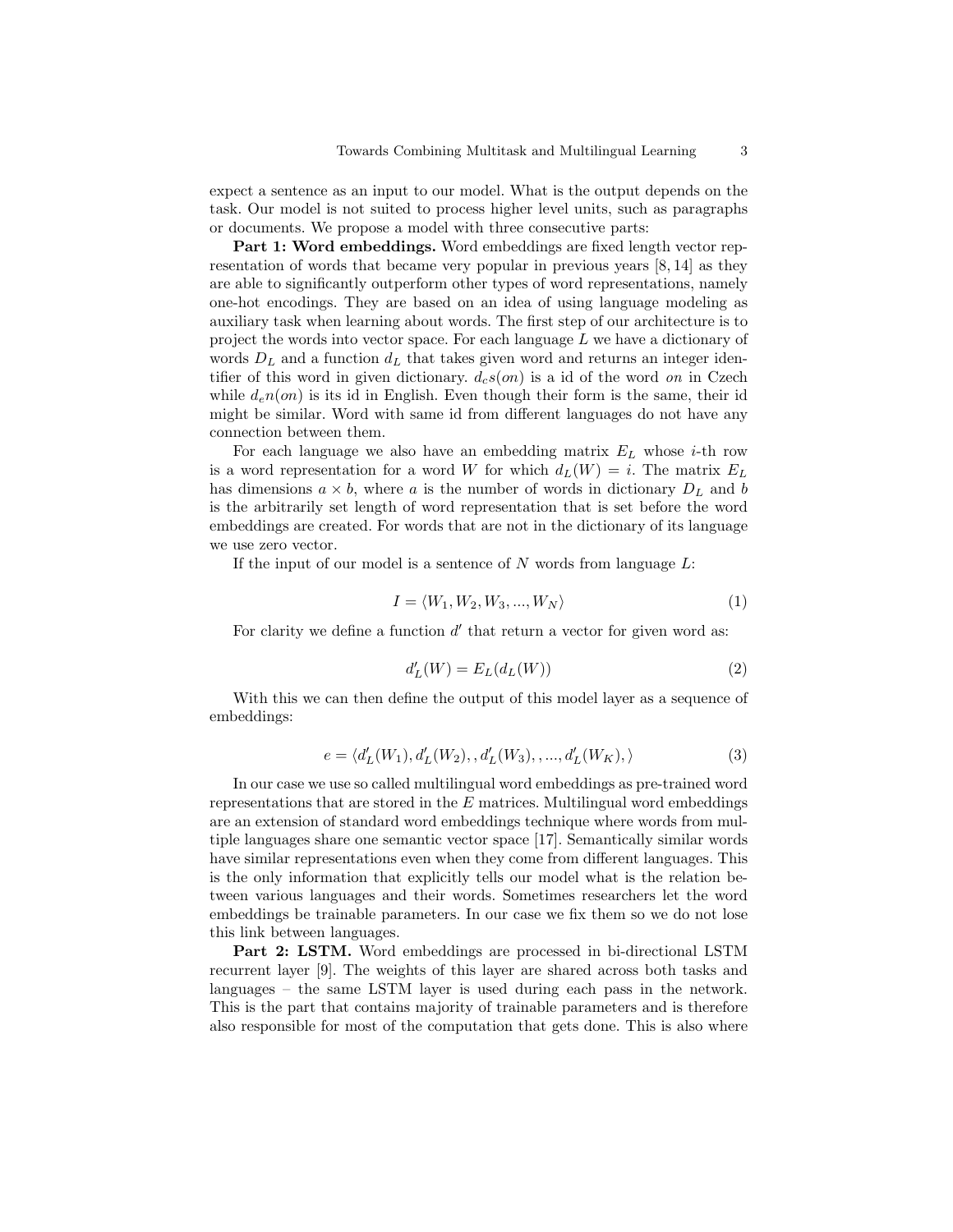4 Pikuliak et al.

most of the information sharing happens. The output of this layer is sequence of contextualized word representations. While in the previous layer the same word always have the same representations, here the same word will have different representation if it is used in different sentences.

We used LSTM recurrent layer as they are able to partially tackle the forgetting problem of basic recurrent networks, which tend to forget what they saw in previous steps if the input sequence length is too big. LSTM's use several gates that let the model learn what parts of signal should it keep between the steps and which part should be forgotten. The LSTM is traditionally defined as follows:

$$
f_t = \sigma(W_f x_t + U_f h_{t-1} + b_f)
$$
\n<sup>(4)</sup>

$$
i_t = \sigma(W_i x_t + U_i h_{t-1} + b_i)
$$
\n<sup>(5)</sup>

$$
o_t = \sigma(W_o x_t + U_o h_{t-1} + b_o)
$$
\n<sup>(6)</sup>

$$
c_t = f_t \circ c_{t-1} + i_t \circ \sigma(W_c x_t + U_x h_{t-1} + b_c)
$$
\n
$$
\tag{7}
$$

$$
h_t = o_t \circ \sigma(c_t) \tag{8}
$$

where  $x_t$ ,  $h_t$  and  $c_t$  is the LSTM input, output and cell state at the time t. The size of h and c can be set arbitrarily.  $f_t$ ,  $i_t$  and  $o_t$  are forgetting, input and output activation gates that govern how much signal is kept during the computation. W's, U's and b's are trainable weights and biases. Finally  $\circ$  is Hadamard product and  $\sigma$  is a non-linear activation function.

This defines an LSTM function that takes a sequence of inputs and returns a sequence of outputs that encode the state of the LSTM at individual timestamps:

$$
LSTM(\langle x_1, x_2, x_3, ..., x_K \rangle) = \langle h_1, h_2, h_3, ..., h_K \rangle \tag{9}
$$

The bi-directional LSTM layer of our model is then defined with two LSTM networks. First one processes the word embeddings from the start, while the second one processes it from the end:

$$
h_1, h_2, h_3, ..., h_K = LSTM(e)
$$
\n(10)

$$
\langle h'_K, h'_{K-1}, h'_{K-2}, \ldots h'_1 \rangle = LSTM(reverse(e)) \tag{11}
$$

The output  $q$  of this layer is finally defined as:

$$
q = \langle (h_1; h'_1), (h_2; h'_2), (h_3; h'_3), ..., (h_K; h'_K) \rangle
$$
\n(12)

with semicolon marking a concatenation of the two vectors and e still being an output of previous layer.

Part 3: Output layers. Finally the output of LSTM is processed by taskspecific layers (architectures might differ depending on the tasks). The parameters of this part might or might not be shared across languages. So far we experimented with two tasks, part-of-speech tagging and named entity recognition. As both of them are sequence tagging tasks we use the same architecture for this part.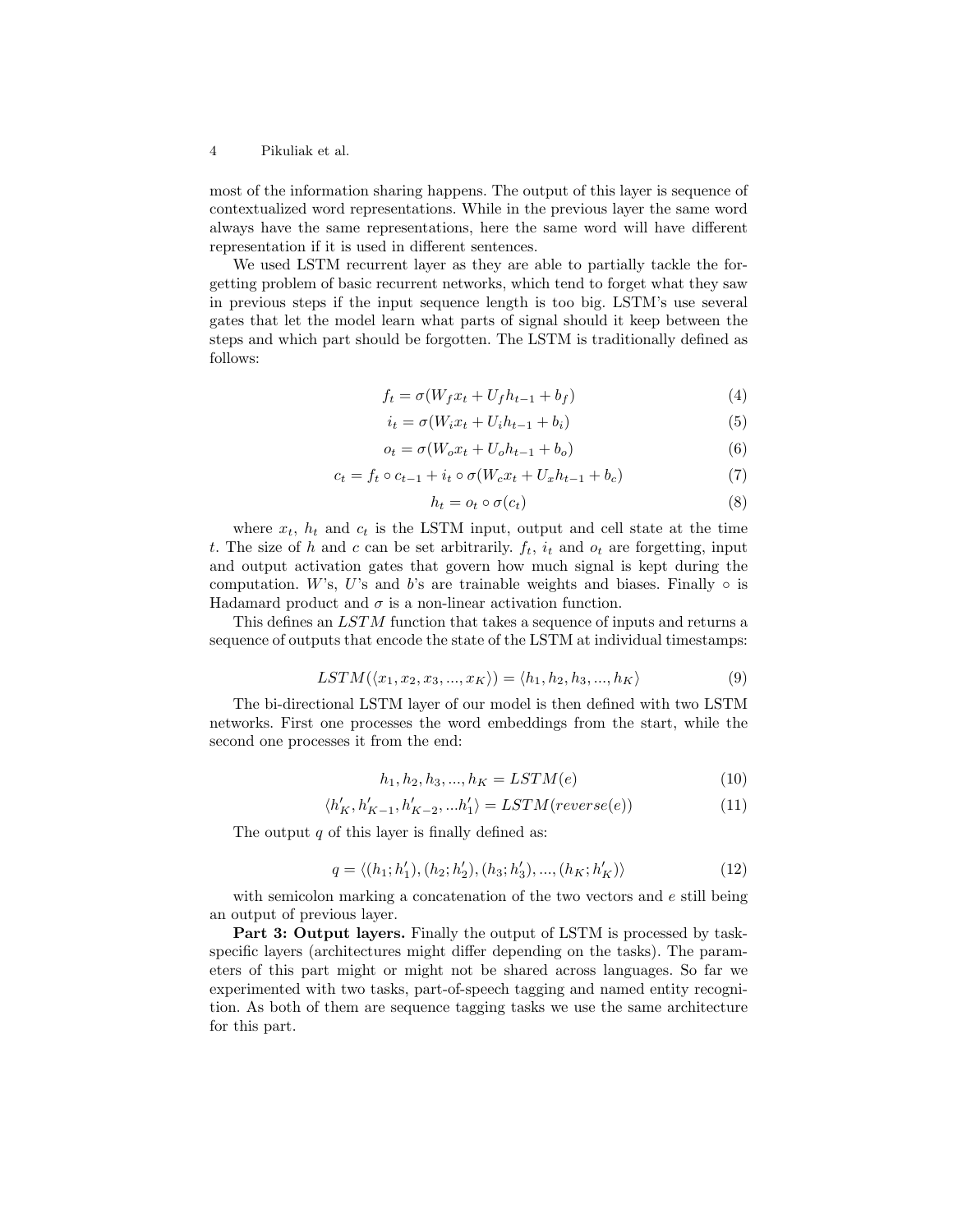Each contextualized word representation from bi-LSTM layer is used to predict the appropriate tag for given word. To use this we use simple linear projection:

$$
p = Wh + b \tag{13}
$$

where  $p$  is the prediction vector containing probabilities for each possible tag within given task,  $W$  and  $b$  are weights and biases and  $h$  is a contextualized vector for one particular word from previous layer. We use the same parameters  $(W$  and b) for each word.

All these predictions for one sentence are then processed by CRF sequence modeling algorithm [12] to calculate final results. Using this algorithm means that instead of simply optimizing for the  $p$  to predict the correct tag as much as possible we also take into account the order of individual tags. To this end a transition matrix counting how many times one particular tag followed all the other tags are used. During training this step is differentiable but during inference we need to use dynamic programming to calculate the final tags from the predictions  $p$  our model generates while also taking the transition matrix into account. Detailed description of this part of the network is outside of the scope of this article, but we refer to the [12] for more thorough explanation.

#### 3.2 Training

We consider several training modes, based on what kind of data is the model exposed to:

- 1. Single task, single language (ST-SL). This is the standard machine learning setting when we have data for one task from one language only.
- 2. Multitask (MT). More tasks from single language are solved at once, e.g. we train both NER and POS for English.
- 3. Multilingual (ML). Data from multiple languages are used to train one shared task, e.g. we train POS on all languages at the same time.
- 4. Multitask, multilingual (MT-ML). Combination of multitask and multilingual learning. Multiple tasks are solved for multiple languages all at the same time.

We use epochs with fixed amount of training steps. When training with more languages and/or tasks, each training step consists of several minibatches – one minibatch for each relevant datasets. E.g. during multitask learning we might have two relevant datasets, English POS and English NER. This means that we first run one English POS minibatch followed by one English NER minibatch as one training step. Minibatches always contain the same amount of samples.

Each model processes  $epochs \times steps \times datasets$  minibatches during training. In effect this means that model gets exposed to more data with increasing number of datasets used for training. This is balanced by the fact that it needs to work with several data distributions at the same time. Naturally during each pass only the parameters that are relevant for a given task and language gets updated. Rest of the parameters lie unchanged.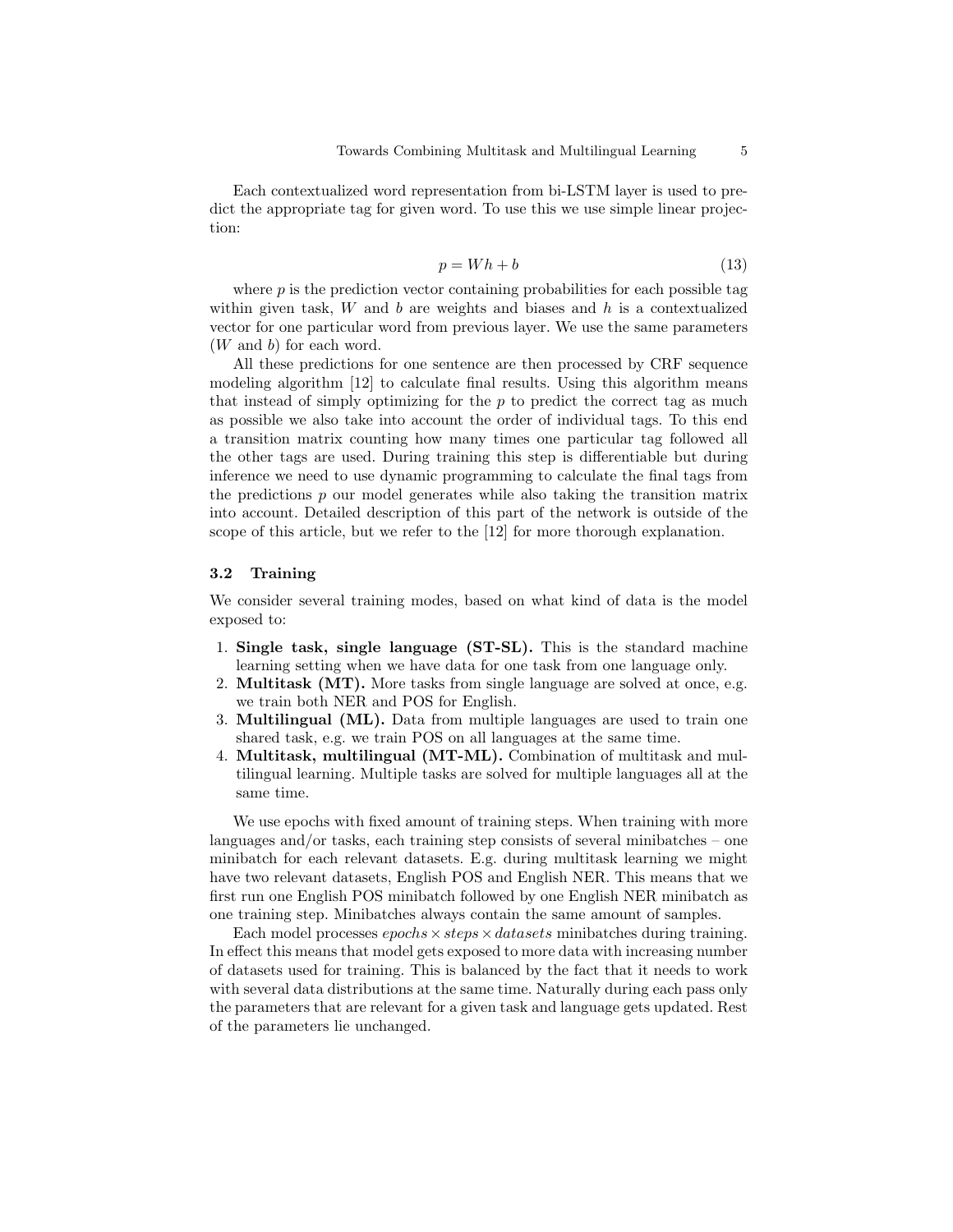6 Pikuliak et al.

## 4 Experiments and Results

#### 4.1 Datasets

In our experiments we used four languages (English, German, Spanish and Czech) and two tasks (part-of-speech tagging, named entity recognition). This means that in overall we had 8 datasets, each with training, development and testing part. The amount of annotated sentences for each dataset can be found in Table 1.

Table 1. Number of sentences in datasets (in thousands).

|                                     | en | es | del                              | $\cos$ |
|-------------------------------------|----|----|----------------------------------|--------|
| NER train 38.4 7.1 24.0             |    |    |                                  | 7.2    |
| NER dev                             |    |    | 4.8 $1.6$ 2.2 0.9                |        |
| NER test                            |    |    | 4.8 1.4 5.1 0.9                  |        |
| $POS train$ $ 12.5 14.1 13.8 68.5 $ |    |    |                                  |        |
| $\overline{POS}$ dev                |    |    | $2.0$ 1.4 0.8 9.3                |        |
| $\overline{P}$ OS test              |    |    | $2.0 $ 0.4 1.0 $\overline{10.1}$ |        |

Part-of-speech tagging. For POS we used Universal Dependencies datasets [15] for each language. These are annotated using universal POS tagging schema containing 17 common tags.

Named entity recognition. We used Groningen Meaning Bank [4] for English, GermEval 2014 NER dataset [3] for German, CoNLL 2002 [18] for Spanish and Czech Named Entity Corpus [11] for Czech. The tagging schemata differ between these datasets so we had to unify them ourselves. We converted them to standard BIO schema used for NER. We used 4 types of named entities (persons, locations, organizations and miscellaneous). English dataset was the only one that did not have separated training, development and testing data so we split it with 8:1:1 ratio.

Word embeddings. For multilingual word embeddings we use publicly available MUSE embeddings [6]. They have word vectors of size 300 for 200,000 words in each language. Vectors for other words were set to zero.

#### 4.2 Experiment

We trained our model in all modes as mentioned in Section 3.2. Every time we have 8 models for each task-language combination. In various settings they share different parameter subspaces. When using multilingual learning they share all the parameters (in effect this means they are identical so it is one model being trained with more data). When using multitask learning the two models share LSTM layer, but the task specific weights used to make the final tag predictions are naturally not shared across tasks. When using multitask multilearning models, they still all share the LSTM layer, while the output layer is shared only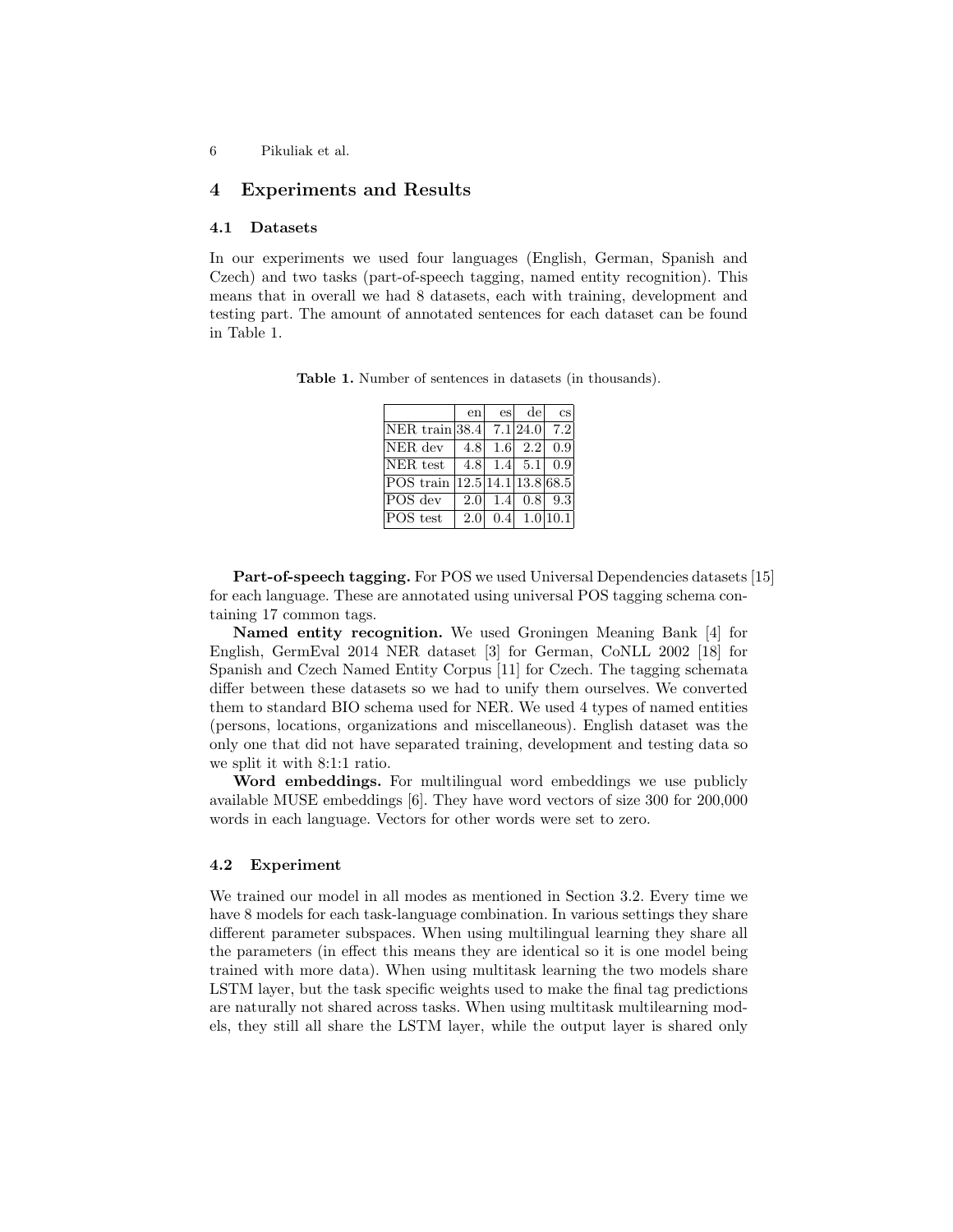|                                               | len | <b>es</b> | lde                                        | <b>CS</b> |
|-----------------------------------------------|-----|-----------|--------------------------------------------|-----------|
| $ST-SL$                                       |     |           | 77.3  73.0  73.3  66.2                     |           |
| <b>MT</b>                                     |     |           | $\overline{77.4}$ 74.3 75.3 67.8           |           |
| ML                                            |     |           | $\vert 78.1\vert 75.6\vert 74.6\vert 68.1$ |           |
| $\rm{[MT\text{-}ML 77.5\  77.1 74.3\  69.8]}$ |     |           |                                            |           |

Table 2. NER results for various learning modes for individual languages. Results are per tag F1 scores.

Table 3. POS results for various learning modes for individual languages. Results are per tag accuracy scores.

|                                                 | en                              | es                           | lde | lcs                                     |
|-------------------------------------------------|---------------------------------|------------------------------|-----|-----------------------------------------|
| $IST-SL$                                        |                                 |                              |     | $ 90.66 $ $ 94.16 $ $ 91.19 $ $ 94.06 $ |
| <b>IMT</b>                                      | 90.90                           | $ 94.19 \t  91.27 \t  94.05$ |     |                                         |
| IML                                             | $91.17$ $94.30$ $91.42$ $93.95$ |                              |     |                                         |
| $\rm{[MT\text{-}ML 91.21 94.41 91.16\  93.95]}$ |                                 |                              |     |                                         |

between the models with the same task. To explain more clearly what models are connected through parameter sharing we illustrate our settings in Figure 1.

| $(a) SL-ST$ |    |    | $(b)$ MT               |    |  |            |    |    |                        |    |
|-------------|----|----|------------------------|----|--|------------|----|----|------------------------|----|
|             | en | es | $\mathbf{c}\mathbf{s}$ | de |  |            | en | es | $\mathbf{c}\mathbf{s}$ | de |
| POS         |    | 2  | 3                      | 4  |  | POS        |    | 2  | 3                      |    |
| <b>NER</b>  | 5  | 6  | 7                      | 8  |  | <b>NER</b> | 1  |    |                        |    |
| $(c)$ ML    |    |    | $(d)$ ML-MT            |    |  |            |    |    |                        |    |
|             | en | es | $\mathbf{c}\mathbf{s}$ | de |  |            | en | es | $\mathbf{c}\mathbf{s}$ | de |
| POS         |    |    | POS                    |    |  |            |    |    |                        |    |
|             |    |    |                        |    |  |            |    |    |                        |    |

Fig. 1. Illustration of how different training modes use all the datasets. E.g. we can see that in MT we have 4 model pairs that share parameters.

Hyperparameters. We used RMSProp [22] optimization algorithm with learning rate 1e−4 with gradient clipping set to 1. Dropout was used before and after LSTM layer and it was set to 50%. For each run we had 60 epochs, each with 512 training steps. Batch size was 32. LSTM hidden and hidden cell size was 300.

Results from this experiments are presented in Tables 2 for NER and Table 3 for POS. We use tag F1 score for NER and tag accuracy for POS. Combination of multilingual and multitask learning managed to beat other learning modes in 4 out of 8 cases. The most significant was 4.1% improvement for Spanish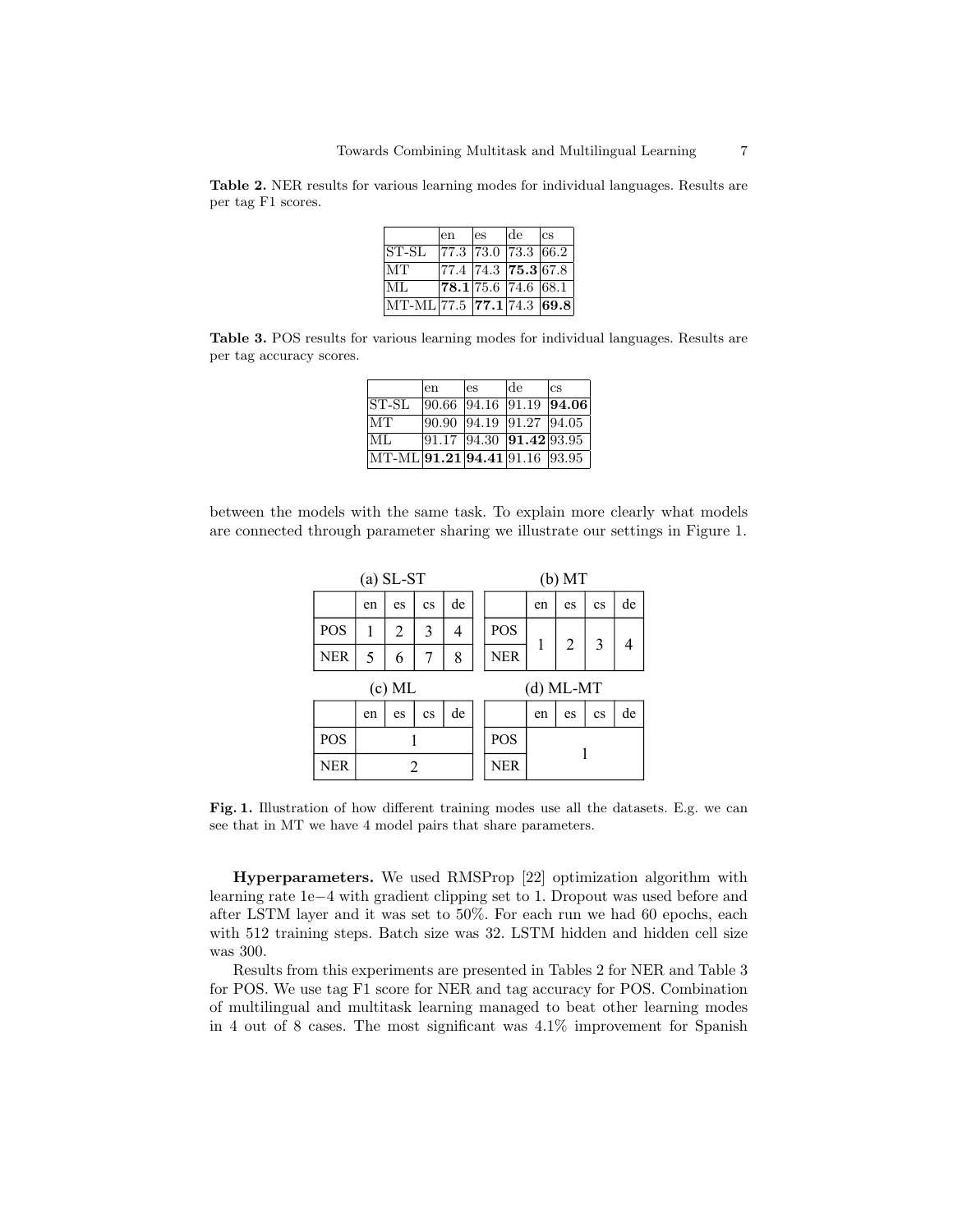NER. In all but two cases it beat the single task single language baseline. The result was slight decline of 0.11% was measured for Czech POS. When reviewing these results we noted that there seems to be a negative correlation between the amount of training samples for the task and the improvement we achieved with MT-ML training. This is depicted in Figure 2. The two datasets with highest and lowest number of samples are in fact those with the lowest and highest improvement in score. This indicates that our method is well suited for low resource scenarios but it loses its effectiveness when we have enough training data.



Fig. 2. Relation between training set size and the change in score when using MT-ML instead of ST-SL for each dataset. The score is F1 for NER and accuracy for POS.

#### 4.3 Sharing the output layer

In previous experiments when performing multilingual learning (both ML and MT-ML) the output layers with CRF were not shared across languages. Each language had its own private subset of parameters. Our goal was to let the model learn specifics of each language this way. To confirm our hypothesis that it is beneficial to have private output layers we run the same experiments as before for these two learning modes but this time with only one set of output parameters shared across all four languages. We compare the absolute change in score (F1 for NER, accuracy for POS) in Table 4.

We can see slight improvement in NER (on average  $+0.17$ ) and slight fall in POS (on average -0.02). The way parts of speech are used in various languages differ more than the way named entities behave. Instinctively this difference in results makes sense. During analysis we noticed that with output layers shared it took longer for the model to converge to near optimal solution in all cases. We think that private output layers make the work easier fort he rest of the model

<sup>8</sup> Pikuliak et al.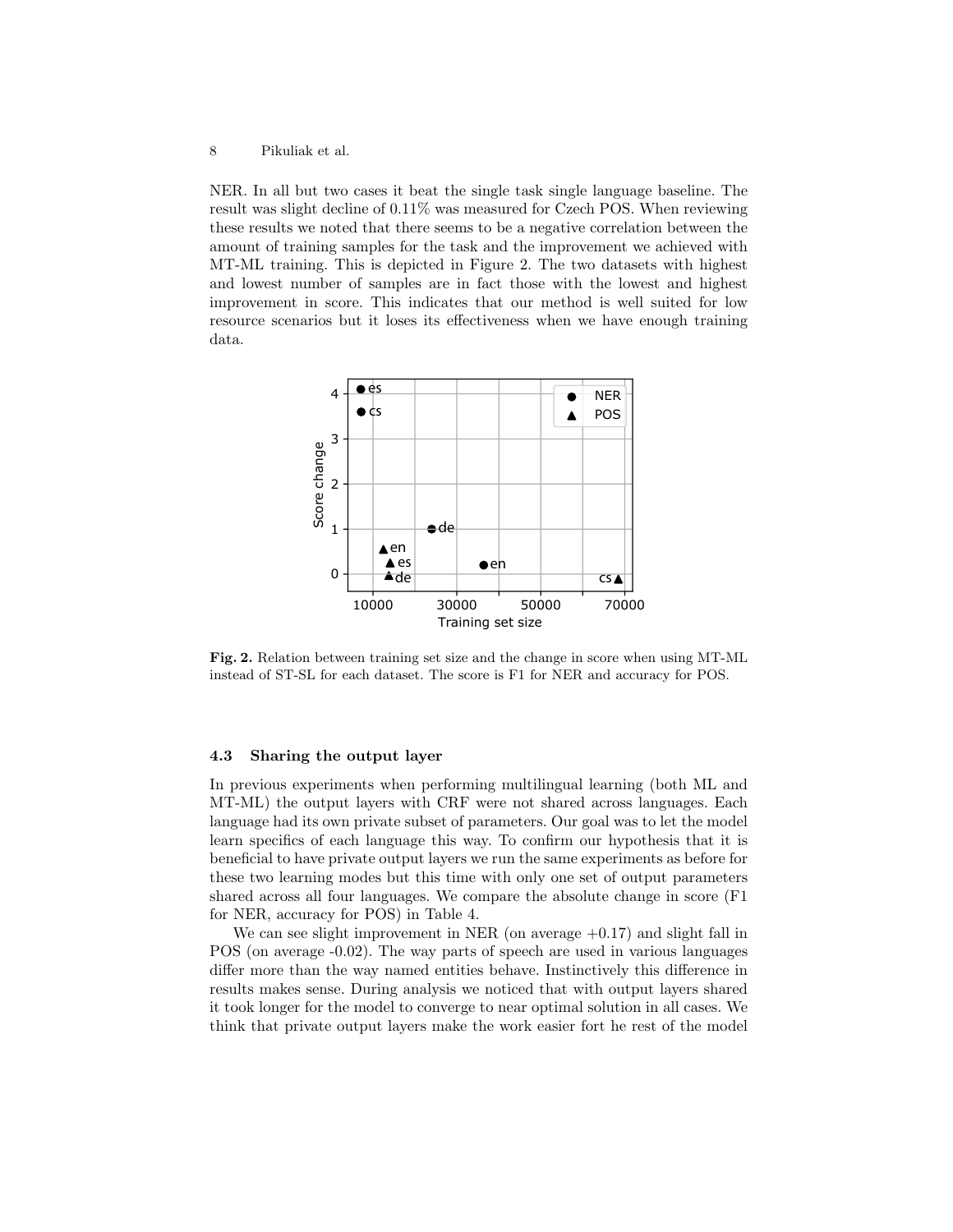as they are able to correct model's mistakes. When the output layer is shared the LSTM is forced to predict correct tags as there is no fallback mechanism. It is ultimately able to overcome this challenge but it takes longer because the task solved is harder.

Table 4. The absolute change in score when output layer parameters are shared between languages.

|                                              | len                                                                                 | les         | lde | lcs    |
|----------------------------------------------|-------------------------------------------------------------------------------------|-------------|-----|--------|
| IML NER                                      | $ +0.2 +0.8 $ -0.3                                                                  |             |     | $-0.6$ |
| $\rm{MT\text{-}ML}$ NER $\rm{]+0.5}$         |                                                                                     | $+0.2$ +0.2 |     | $+0.3$ |
| IML POS                                      | $\left[-0.06\right]$ $\left[-0.06\right]$ $\left[-0.02\right]$ $\left[-0.04\right]$ |             |     |        |
| $ MT-ML$ POS $ +0.16 $ -0.06 $ +0.05 $ -0.25 |                                                                                     |             |     |        |

# 5 Future Work and Conclusion

The most important future work is the experimenting with additional languages and also tasks, such as dependency parsing, language modeling and machine translation. We also plan to shift from the multitask learning paradigm to the transfer learning paradigm. Instead of training the model for all available tasks at once, we are interested if we could specialize it only for one specifically selected task (perhaps an extremely low-resource one). To do this we will need an agent capable of dynamically changing the selection policy. Using partially private models [13], adversarial learning [10] or sub-word level representations [23] are several other ideas we plan to experiment with.

So far our model proved itself to be capable of multitask multilingual learning. We were able to beat reasonable single task baselines that use less auxiliary data, especially in small training set cases. Combining data from various heterogeneous sources might be crucial for developing effective solutions especially for low resource languages. We perceive this work as one step towards this goal.

The proposed model work on sentence level which is compatible with many NLP tasks community is solving so far. It can be easily extended by modifying the output layer to solve other tasks. By aggregation we could even combine representations from several sentences to form representations for paragraphs or documents. From these we could gather additional signal for learning as some tasks are traditionally solved in document level fashion, e.g. document classification.

### References

1. Agić, Ž., Johannsen, A., Plank, B., Martínez Alonso, H., Schluter, N., Søgaard, A.: Multilingual projection for parsing truly low-resource languages. Transactions of the Association of Computational Linguistics 4, 301–312 (2016)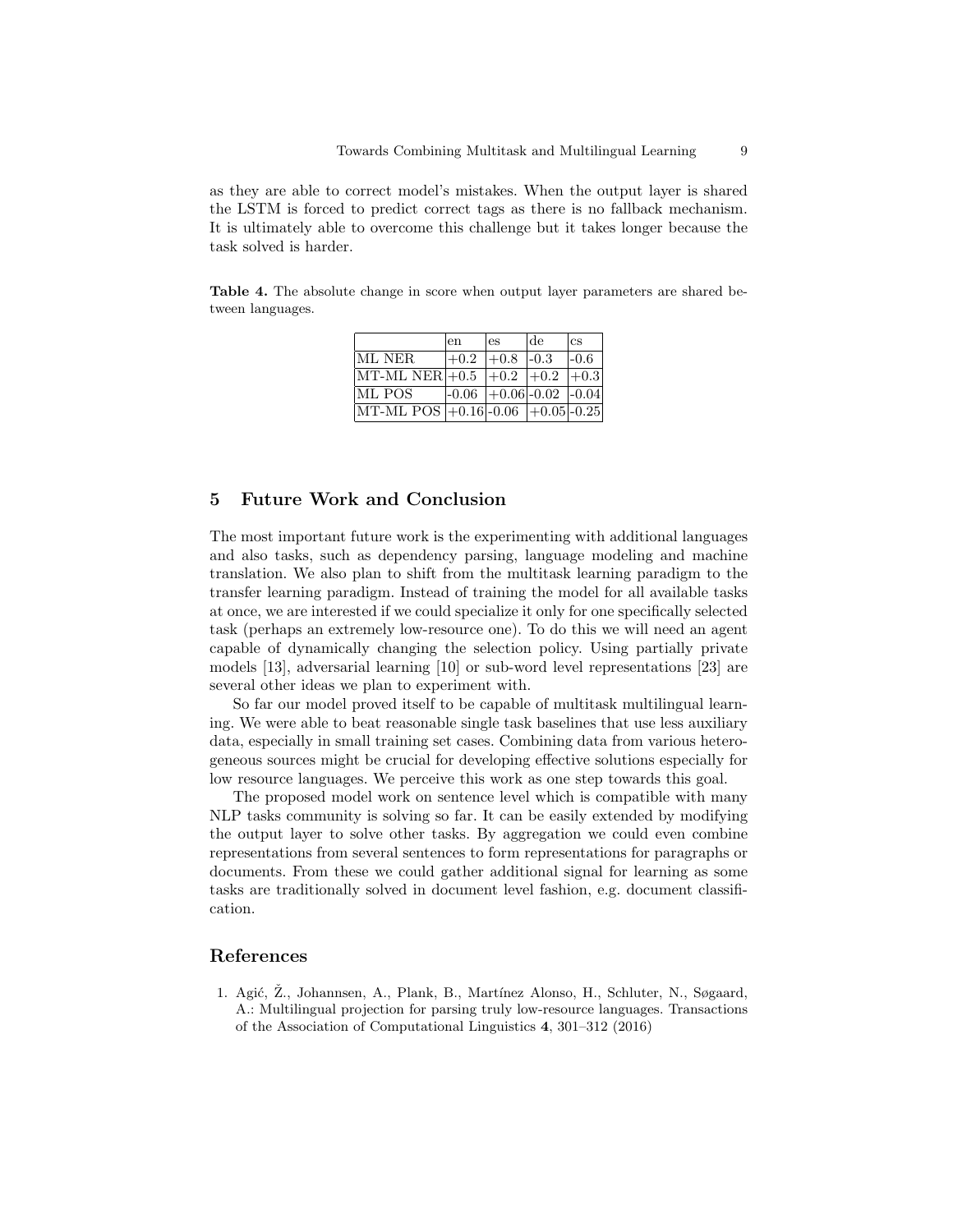- 10 Pikuliak et al.
- 2. Ammar, W., Mulcaire, G., Ballesteros, M., Dyer, C., Smith, N.: Many languages, one parser. Transactions of the Association of Computational Linguistics 4, 431– 444 (2016)
- 3. Benikova, D., Biemann, C., Reznicek, M.: Nosta-d named entity annotation for german: Guidelines and dataset. In: Proceedings of the Ninth International Conference on Language Resources and Evaluation, LREC 2014, Reykjavik, Iceland, May 26-31, 2014. pp. 2524–2531 (2014)
- 4. Bos, J., Basile, V., Evang, K., Venhuizen, N., Bjerva, J.: The groningen meaning bank. In: Ide, N., Pustejovsky, J. (eds.) Handbook of Linguistic Annotation, vol. 2, pp. 463–496. Springer (2017)
- 5. Buys, J., Botha, J.A.: Cross-lingual morphological tagging for low-resource languages. In: Proceedings of the 54th Annual Meeting of the Association for Computational Linguistics (Volume 1: Long Papers). pp. 1954–1964. Association for Computational Linguistics (2016)
- 6. Conneau, A., Lample, G., Ranzato, M., Denoyer, L., Jégou, H.: Word translation without parallel data. In: 6th International Conference on Learning Representations. Vancouver, Canada (May 2018)
- 7. Cotterell, R., Heigold, G.: Cross-lingual character-level neural morphological tagging. In: Proceedings of the 2017 Conference on Empirical Methods in Natural Language Processing. pp. 759–770. Association for Computational Linguistics (2017)
- 8. Gallay, L., Simko, M.: Utilizing vector models for automatic text lemmatization. In: SOFSEM 2016: Theory and Practice of Computer Science - 42nd International Conference on Current Trends in Theory and Practice of Computer Science, Harrachov, Czech Republic, January 23-28, 2016, Proceedings. pp. 532–543 (2016)
- 9. Hochreiter, S., Schmidhuber, J.: Long short-term memory. Neural Computation 9(8), 1735–1780 (1997)
- 10. Joty, S., Nakov, P., M`arquez, L., Jaradat, I.: Cross-language learning with adversarial neural networks. In: Proceedings of the 21st Conference on Computational Natural Language Learning (CoNLL 2017). pp. 226–237. Association for Computational Linguistics (2017)
- 11. Kravalova, J., Zabokrtsky, Z.: Czech named entity corpus and svm-based recognizer. In: Proceedings of the 2009 Named Entities Workshop: Shared Task on Transliteration (NEWS 2009). pp. 194–201. Association for Computational Linguistics (2009)
- 12. Lample, G., Ballesteros, M., Subramanian, S., Kawakami, K., Dyer, C.: Neural architectures for named entity recognition. In: Proceedings of the 2016 Conference of the North American Chapter of the Association for Computational Linguistics: Human Language Technologies. pp. 260–270. Association for Computational Linguistics (2016)
- 13. Liu, P., Qiu, X., Huang, X.: Adversarial multi-task learning for text classification. In: Proceedings of the 55th Annual Meeting of the Association for Computational Linguistics (Volume 1: Long Papers). pp. 1–10. Association for Computational Linguistics (2017)
- 14. Mikolov, T., Yih, W., Zweig, G.: Linguistic regularities in continuous space word representations. In: Human Language Technologies: Conference of the North American Chapter of the Association of Computational Linguistics, Proceedings, June 9-14, 2013, Westin Peachtree Plaza Hotel, Atlanta, Georgia, USA. pp. 746–751 (2013)
- 15. Nivre, J., de Marneffe, M., Ginter, F., Goldberg, Y., Hajic, J., Manning, C.D., McDonald, R.T., Petrov, S., Pyysalo, S., Silveira, N., Tsarfaty, R., Zeman, D.: